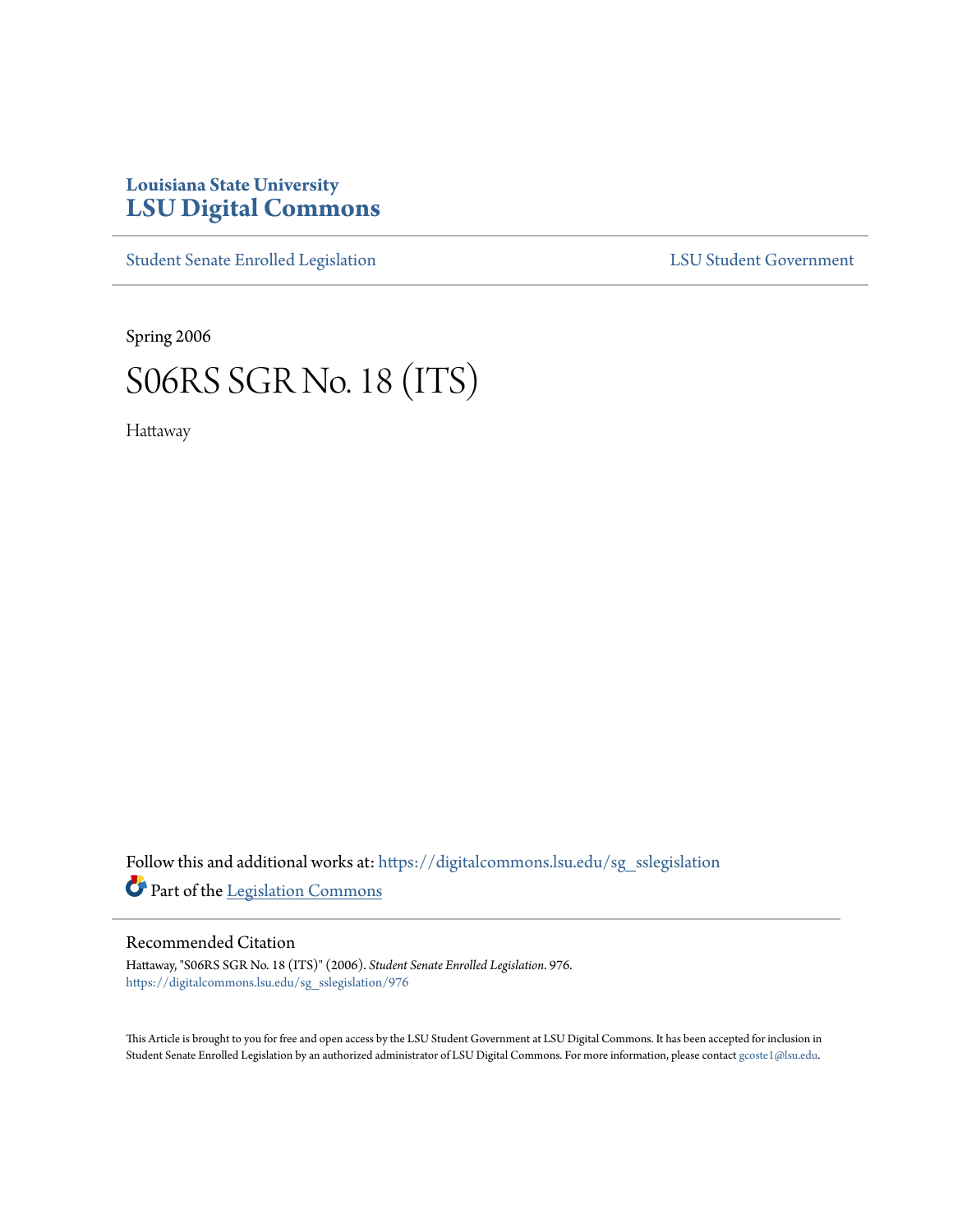LOUISIANA STATE UNIVERSITY

## **STUDENT SENATE S05RS SGR NO. 18 BY: SENATOR HATTAWAY ON BEHALF OF HIT A RESOLUTION TO AFFIRM THE SUPPORT OF THE STUDENT GOVERNMENT OF LOUISIANA STATE UNIVERSITY IN REGARDS TO THE FLAGSHIP INFORMATION TECHNOLOGY STRATEGIC PLAN** PARAGRAPH 1: WHEREAS, INFORMATION TECHNOLOGY SERVICES (ITS) WAS CHARGED IN 2005 SHORTLY AFTER THE APPOINTMENT OF BRIAN VOSS, CHIEF INFORMATION OFFICER, TO BRING THE UNIVERSITY'S INFORMATION TECHNOLOGY RESOURCES TO A LEVEL OF EXCELLENCE AND ACQUIRE ADVANCING TECHNOLOGIES TO OFFER STUDENTS, FACULTY, AND STAFF THE MOST UP-TO-DATE COMPUTING SERVICES AVAILABLE IN THEIR PROSPECTIVE ROLES ON CAMPUS, AND; **PARAGRAPH 2:** WHEREAS, IN KEEPING WITH THAT GOAL, ITS BEGAN THE DEVELOPMENT OF FOCUS GROUPS DURING THE FALL 2005 SEMESTER, AND; **PARAGRAPH 3:** WHEREAS, FIVE (5) TASK FORCES WERE ESTABLISHED COVERING RESEARCH, TEACHING & LEARNING, INFRASTRUCTURE, INFORMATION SERVICES, AND STUDENT IT ENABLEMENT, AND; **PARAGRAPH 4:** WHEREAS, FROM THOSE TASK FORCES CAME THE FLAGSHIP IT STRATEGY, AND; PARAGRAPH 5: WHEREAS, EACH TASK FORCE HAD STUDENT REPRESENTATION, AND; PARAGRAPH 6: WHEREAS, THERE ARE TEN (10) GENERAL RECOMMENDATIONS THAT HAVE BEEN DEVELOPED FROM THE SUGGESTIONS MADE BY THE TASK FORCES, 1) BUILD A SOLID FOUNDATION OF IT INFRASTRUCTURE AT LSU THAT IS MODERN AND KEPT UP-TO-DATE 2) MAKE SIGNIFICANT STRIDES IN INCREASING THE ACCESSIBILITY OF THE LSU COMMUNITY TO IT INFRASTRUCTURE AND SERVICES 3) DEVELOP A ROBUST, MULTI-TIERED SUPPORT ENTERPRISE TO MEET THE VARYING LEVELS AND SPECIFIC NEEDS OF THE LSU USER COMMUNITY 4) DEVELOP SOUND FISCAL PLANNING FOR IT THAT LEVERAGES LSU'S EXISTING INVESTMENTS, INCREASES THOSE INVESTMENTS IN CREATIVE AND INNOVATIVE WAYS, AND EXPENDS FUNDING RESOURCES IN THE MOST RESPONSIBLE AND EFFICIENT MANNER. 5) SECURE LSU'S IT INFRASTRUCTURE, SAFEGUARD THE INTEGRITY OF LSU'S INFORMATION RESOURCES AND THE PRIVACY OF ITS USER COMMUNITY, AND ENSURE THE CONTINUITY OF LSU'S IT INFRASTRUCTURE AND INFORMATION REPOSITORIES IN THE FACE OF POSSIBLE DISASTER SCENARIOS 6) DEVELOP ROBUST AND PLENTIFUL IT RESOURCES TO ENABLE RESEARCH AT LSU 7) DEVELOP ROBUST AND PLENTIFUL IT RESOURCES TO ENABLE FACULTY TEACHING AND STUDENT LEARNING AT LSU